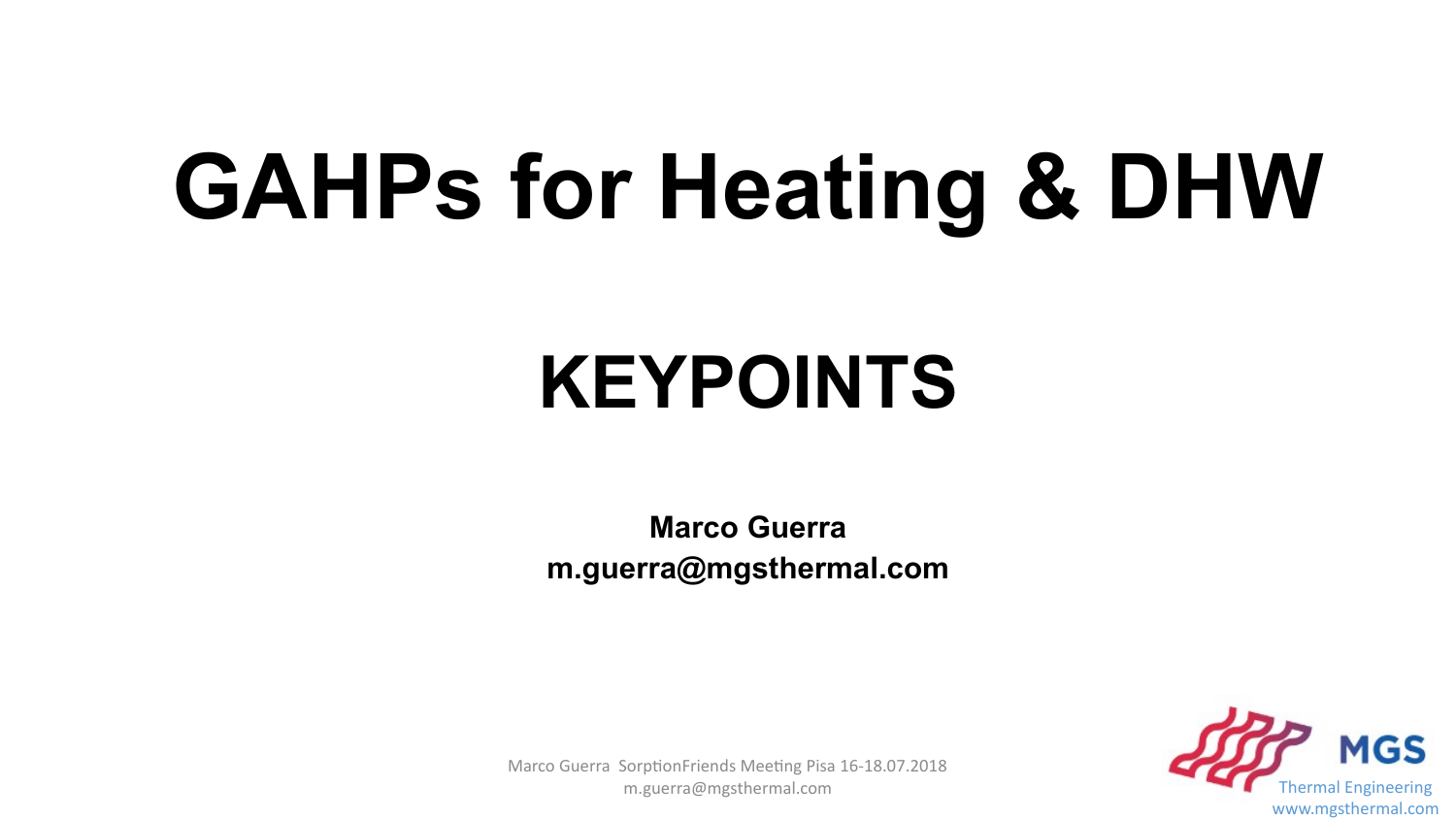#### **GAHPs for Heating & DHW Foreword**

- •European, American, Asian typical residential system installations are different: they point to different product design (habits, climates)
- Heating, DHW and cooling modes
- Hydronic, air and (multi) DX distribution systems
- It takes the next generation or two to change the average engineer+ dealer +plumber & end user mindset (acknowledge it if you want a product to be sold)

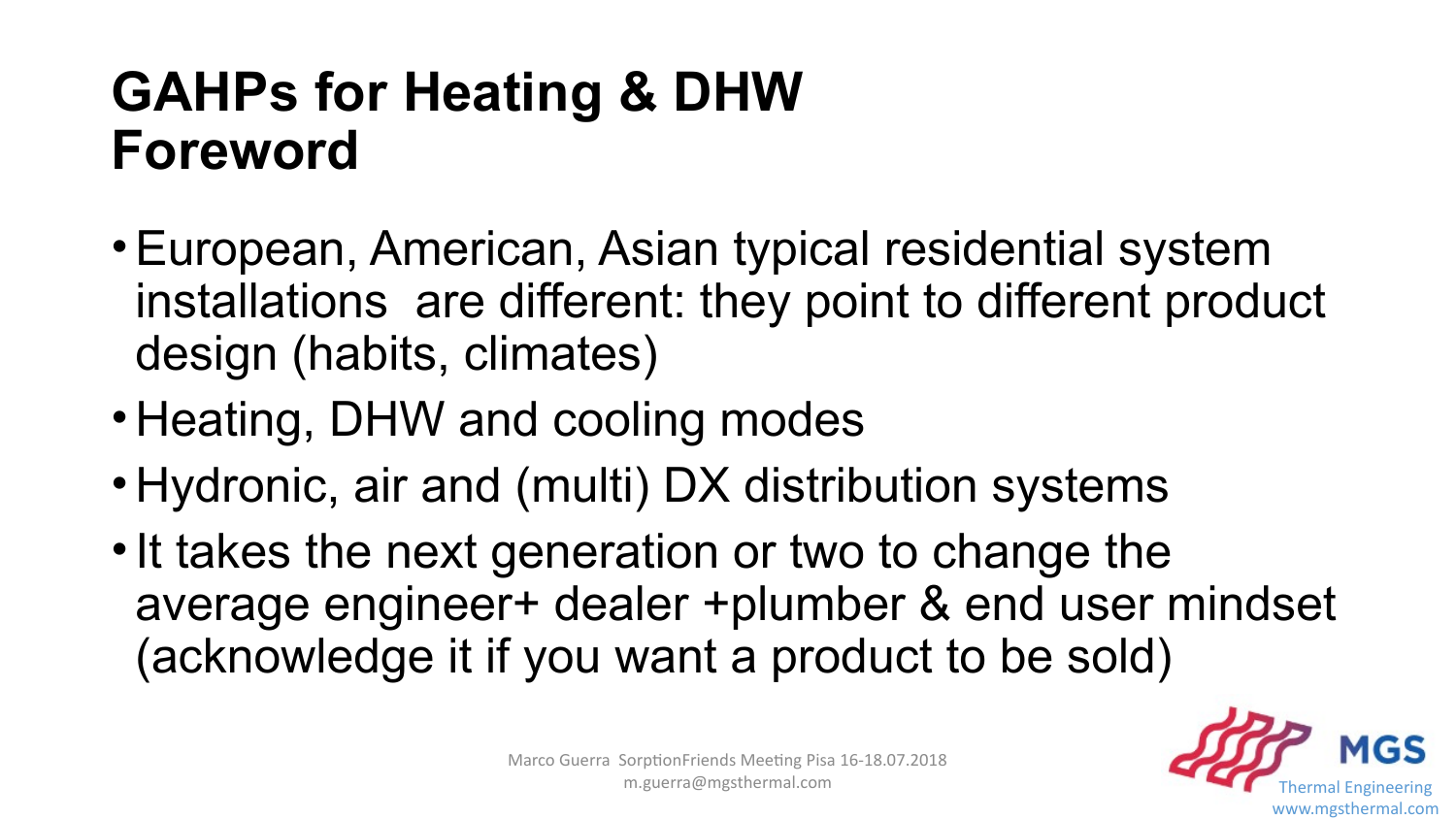#### **GAHPs for Heating & DHW the European case**

Europe (residential):

- the heating unit provides both heating & DHW
- •gas fired boilers are the mainstream residential heating appliances
- •hydronics for heating systems [very good fit for sorption systems]: radiators and floor heating
- •(eventual) air conditioning is a separate system



www.mgsthermal.com

MGS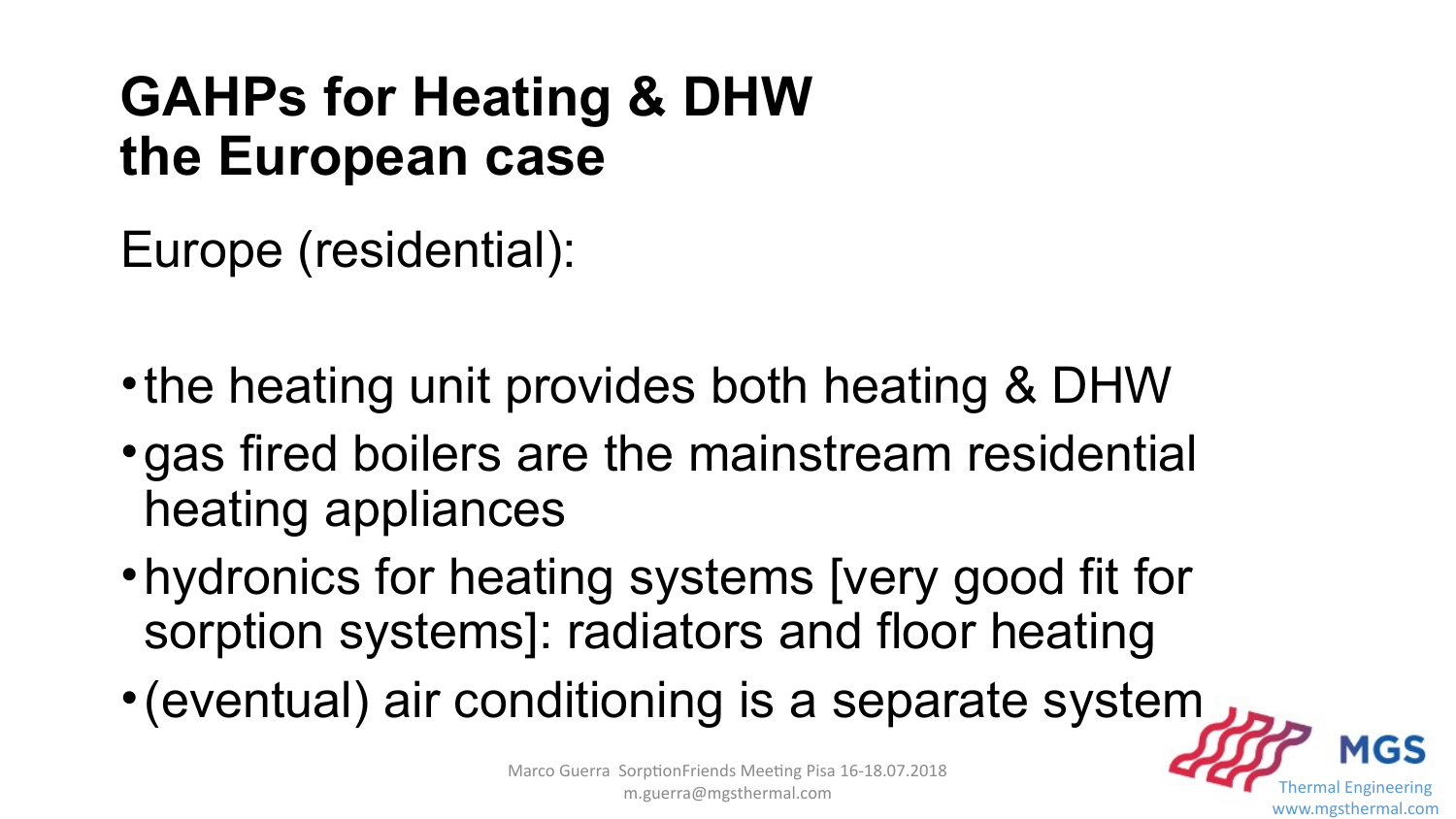#### **GAHPs for Heating & DHW opportunities and challenges** Europe (residential):

- Huge opportunity for GAHPs in the residential market [not going into this subject]
- The more a GAHP unit differs from a 1-to-1 replacement unit for a boiler, the smaller the fraction of the potential sales will be

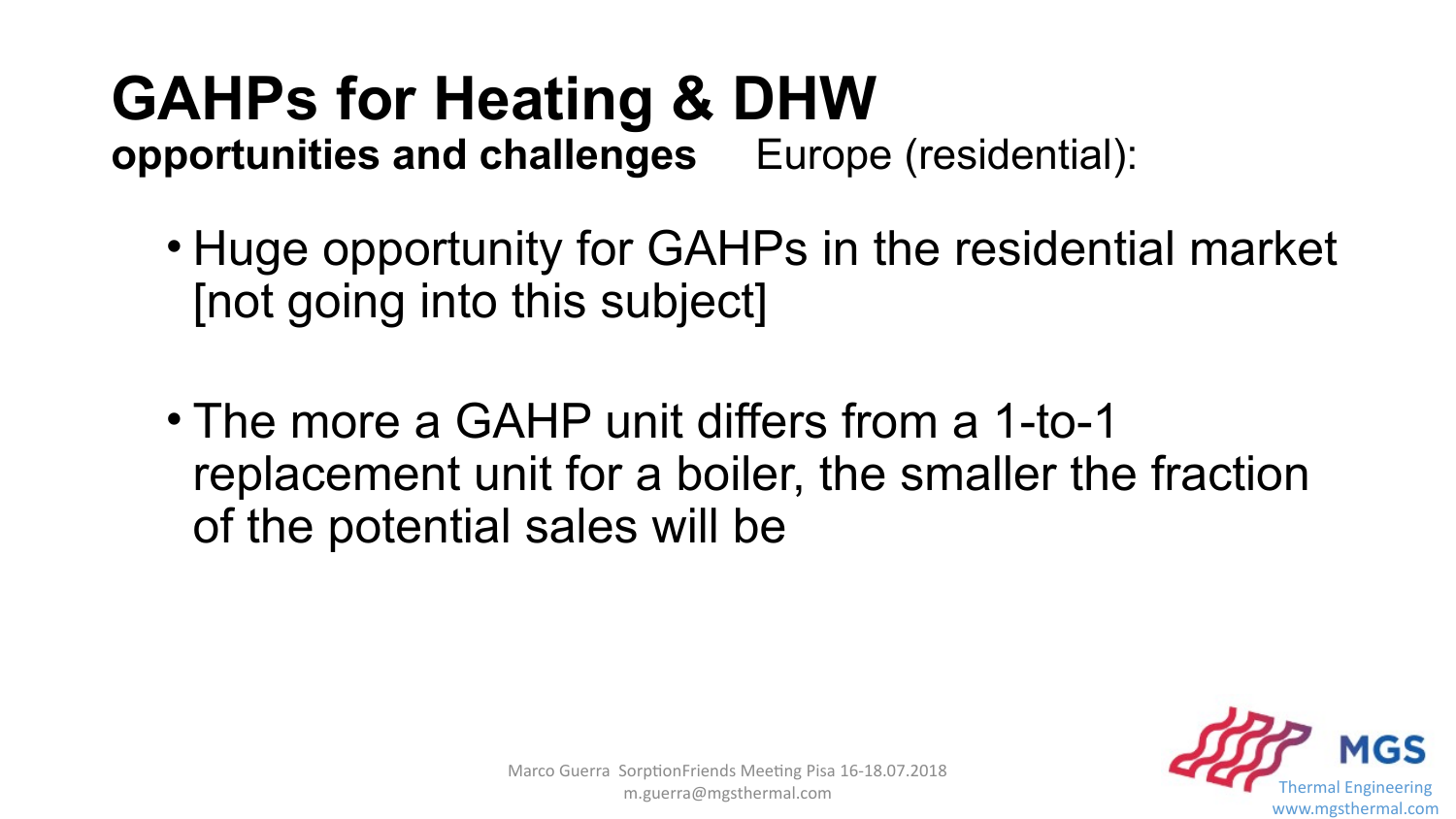#### **GAHPs for Heating & DHW capacities and temperatures** Europe (residential)

- Heating average residential load is within 5-10 kW
- Heating capacity installed is 24-28kW [required for instantaneous DHW]. But you will get a 24 kW boiler even if you have a DHW buffer tank… Big mismatch between load and heating capacity is perceived as normal
- temperatures up to 70°C are required in most systems [retrofit >90% of sales] when outside temperature is at minimum design point.

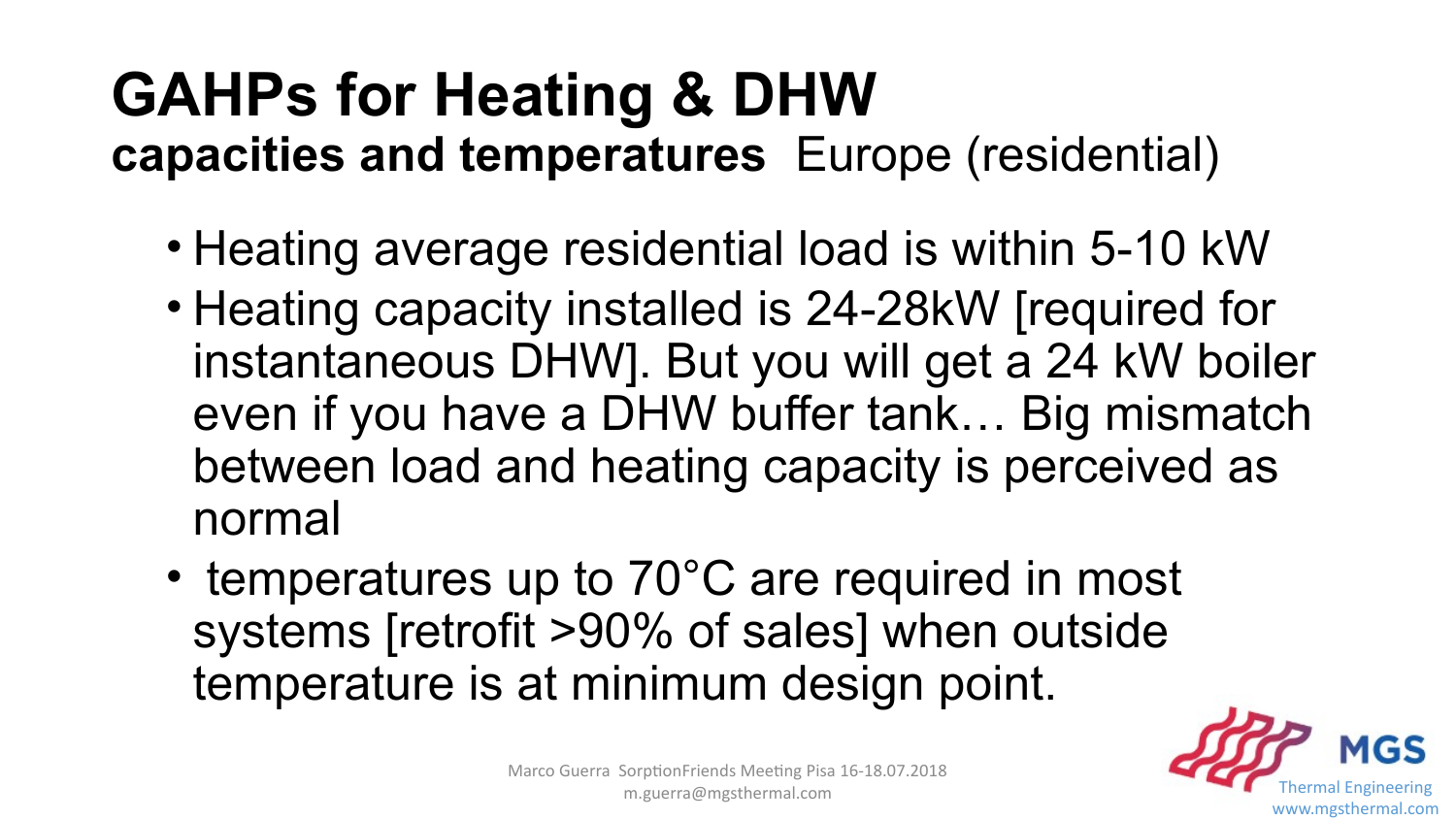#### **GAHPs for Heating & DHW capacities and temperatures** Europe (residential)

- Minimum 45-50°C required for typical 0-2°C outdoor ambient operation in real retrofit applications
- Unless you have a low temp heating floor, what is the meaning in real world of having a superefficient heat pump delivering full output capacity at very mild water and mild outdoor temp when you do not need it, and running on electrical/gas backup when you need it?
- Even if you have a floor heating system, then you will anyway need DHW [and in this case DHW will require high temperatures]. Moreover even floor heating systems typically run with water for bathrooms towel radiator  $\omega$  50°C and use mixing valves for the floor lower temp.
- DHW account for a significant and increasing percentage of the energy consumption share

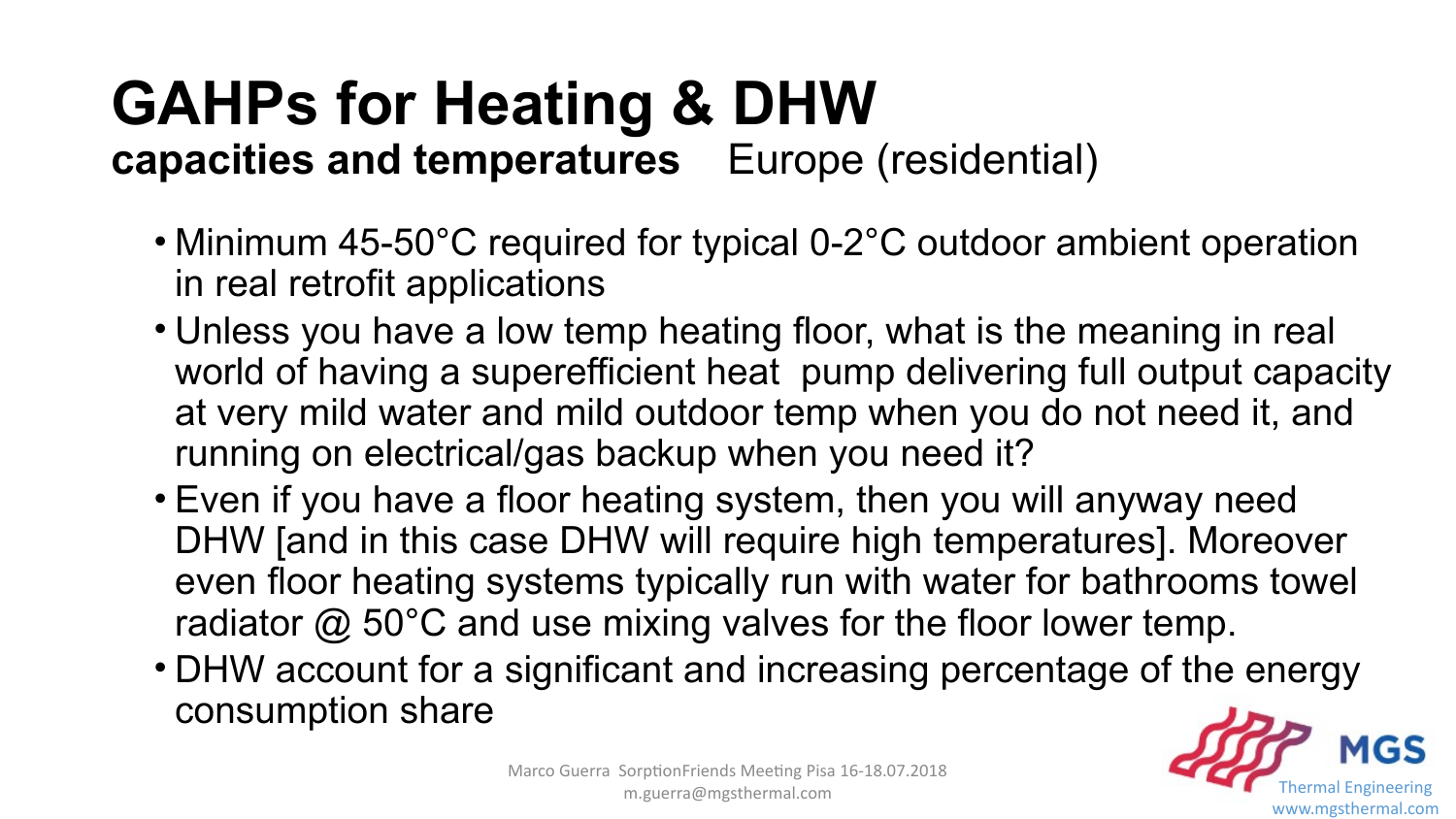### **GAHPs for Heating & DHW**

**Allies and foes** Europe (residential)

- Cost and performances of GAHPs are to be referred to gas boilers not to compression heat pump. Boilers are the real challenge.
- Compression heat pumps are allied [in spreading the knowledge of more advanced systems]
- The real constrain vs. the boiler are:
	- the low temperature (outside) source
	- Sizing the HP for the right heating capacity + DHW buffer tank

www.mgsthermal.com

**MGS** 

• Matching the building load with the HP capacity [they go opposite directions with varying outdoor temperatures

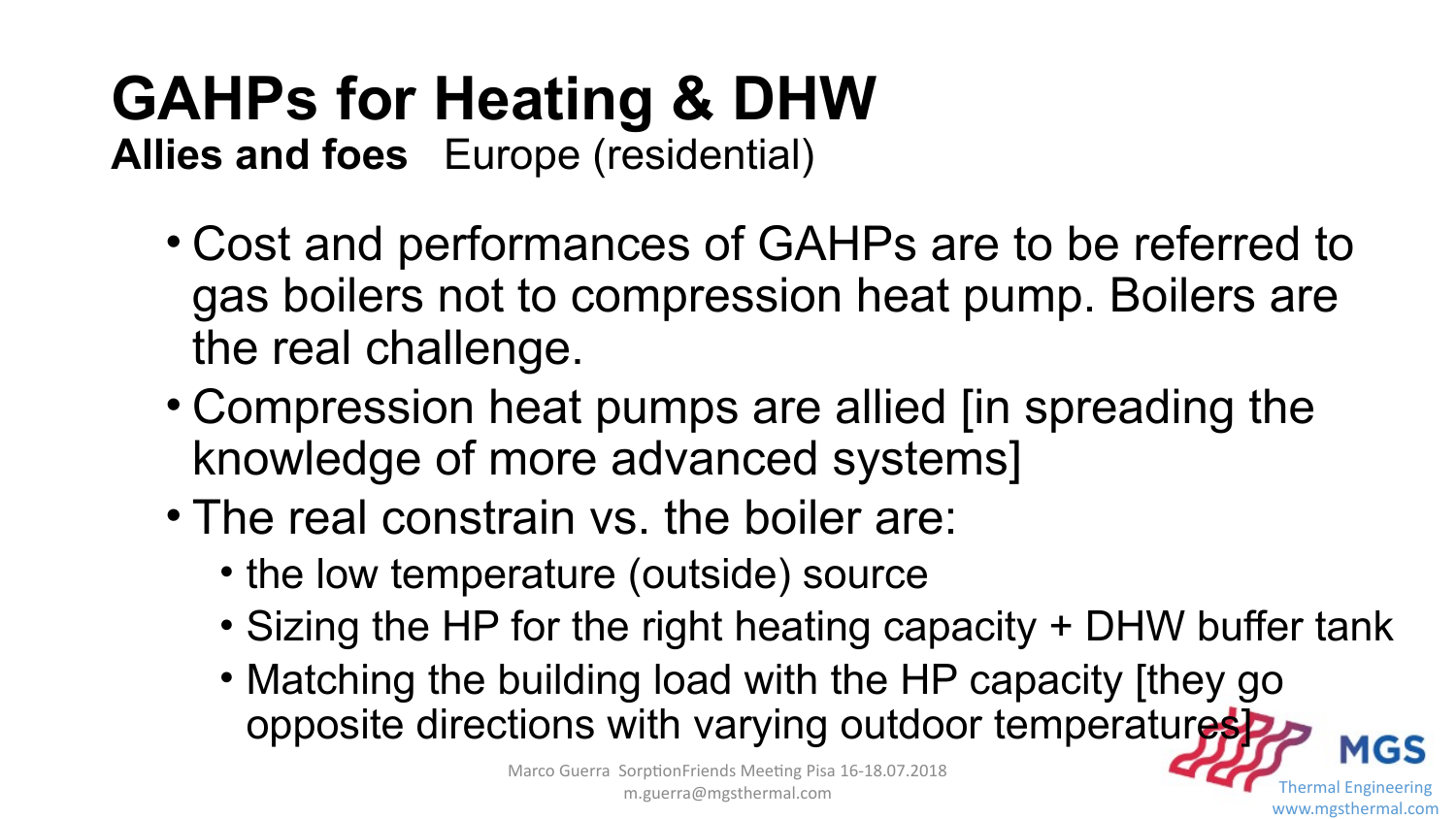### **GAHPs a reference**

- GAHPs are already available for sale in Europe for residential use.
- For example the efficiency of the Robur k18 GAHP is A++ according to the EN12309. This translates roughly in GUE >150% (or a refrigeration cycle COPs>0.60) with a thermal lift of 50°C
- The ratio of the weight per nominal power output is 11kW/kg (complete air source unit )
- The cost for the end user (not installed) is <500 euro/kW (and Robur in not a residential appliances manufacturer)
- Just to set a reference for the next generations of products

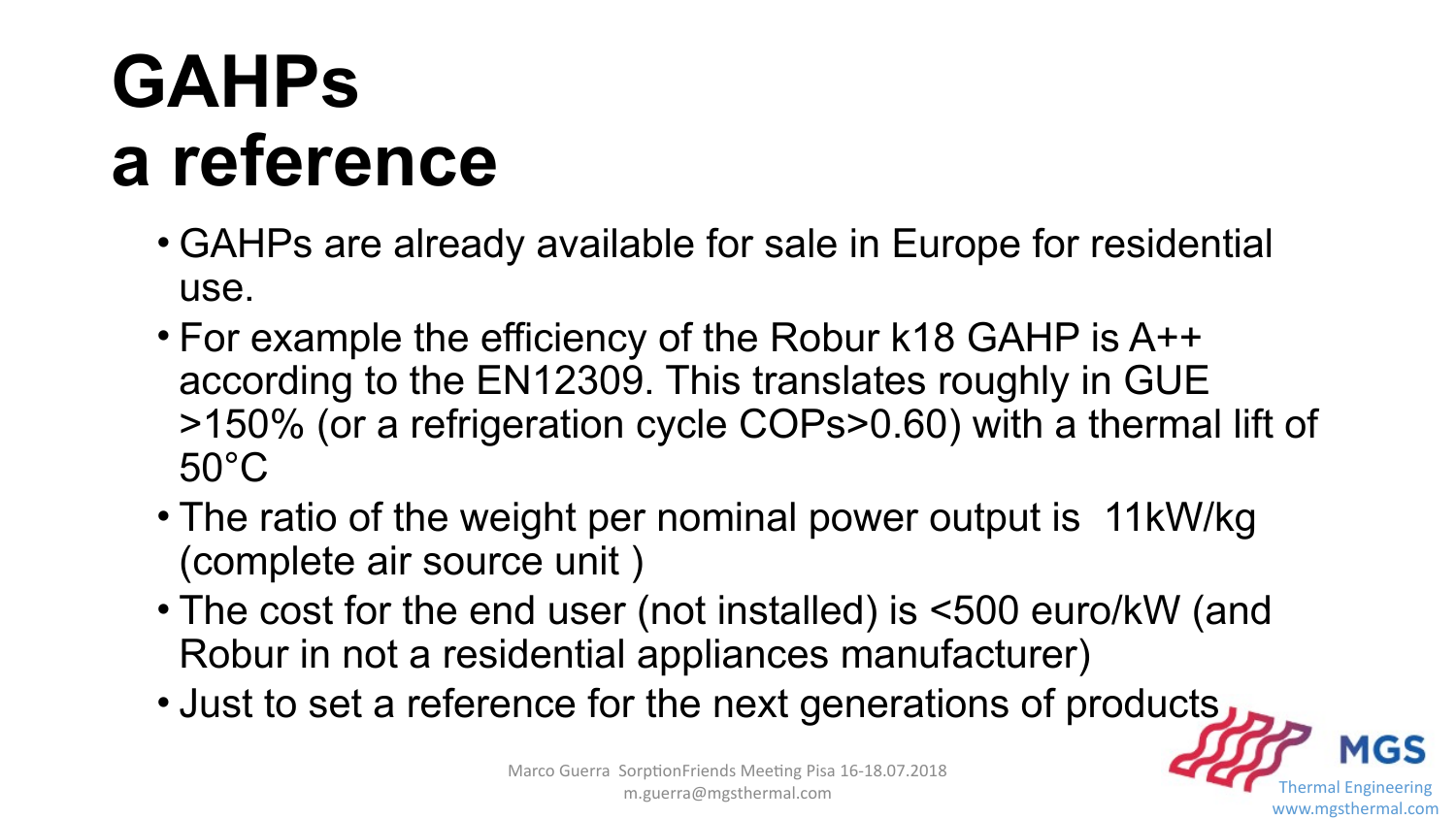## **GAHPs pumping technology**

- Solution pumping is the most overlooked, expensive and reliability dominant component
- For a residential GAHP the solution pumping system will have to be leak thigh (no rotating sealing), handle low flow rate saturated liquid (cavitation), sustain high pressure lift (>25 bars) and have no service (at least on the solution side) for 40.000 hours. A daunting task.
- Proven pumping systems do exist

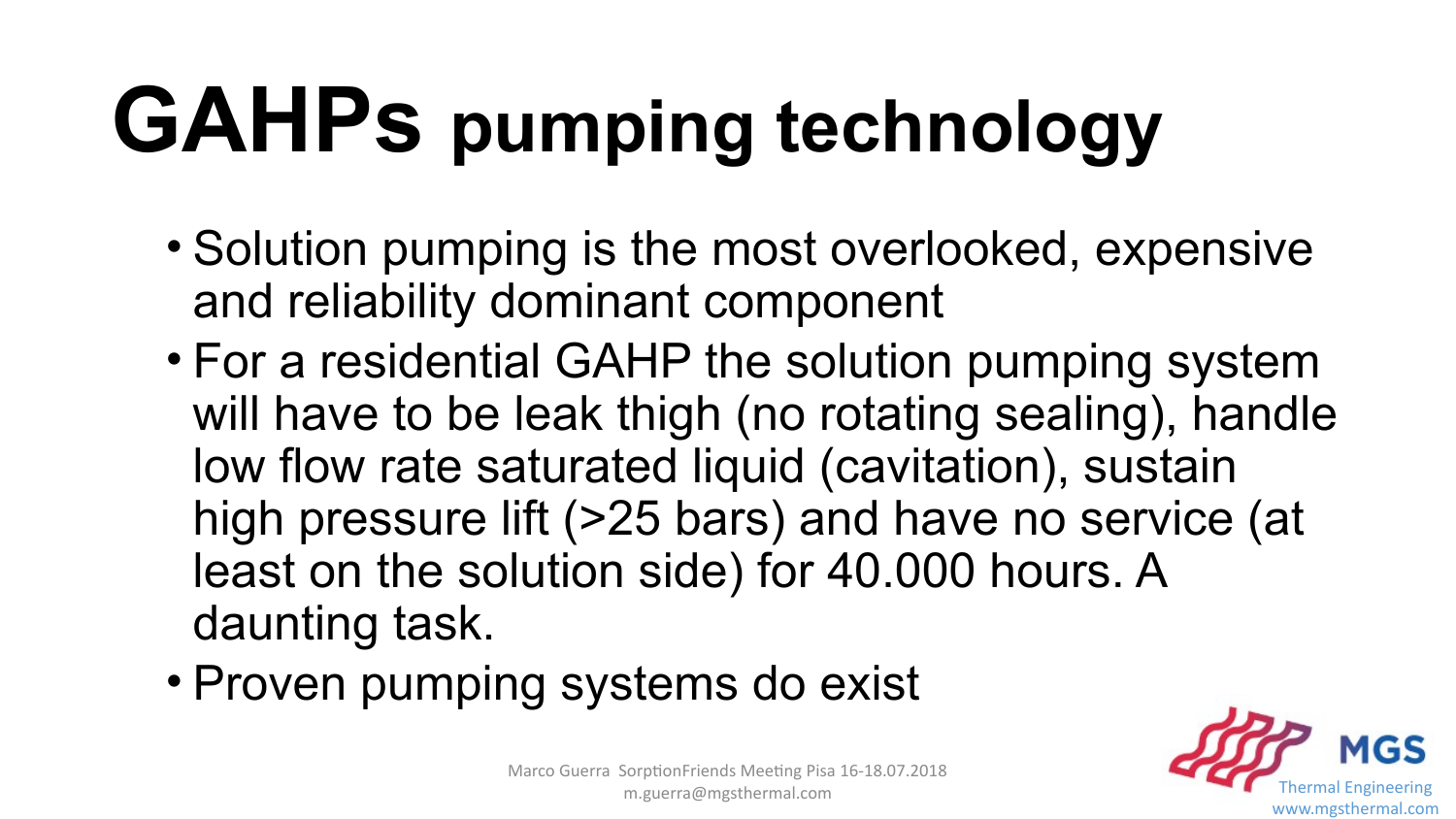## **GAHPs heat exchangers**

- Cost, convenience, installation space are proportional to the weight of the unit: weight reduction is mandatory
- Thermo dynamical cycles require high or sub ambient pressure: reducing weight implies going to small diameters
- Miniaturization is the key of future developments
- At the end everything translates in new HX design and manufacturing process

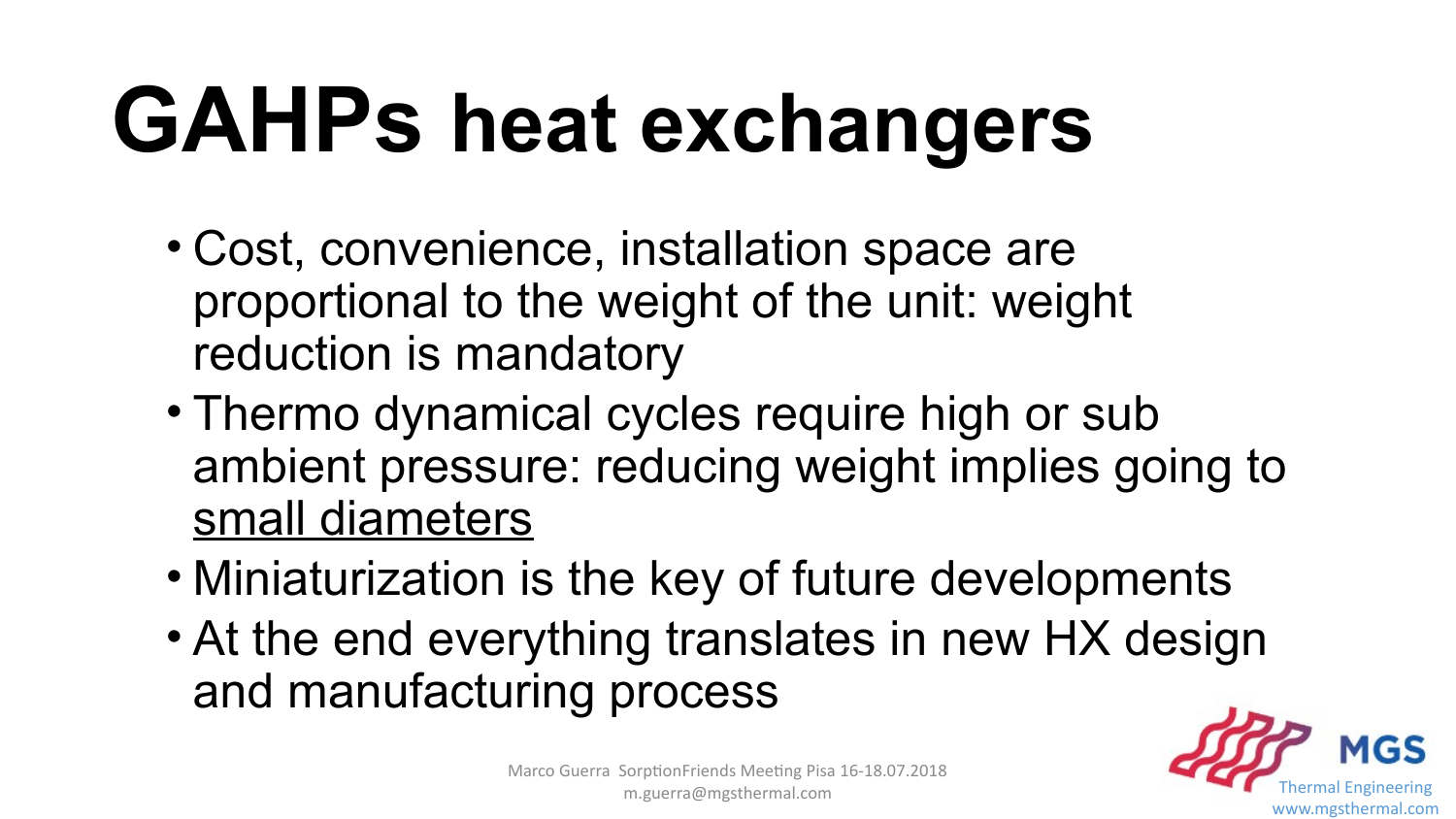## **GAHPs operating conditions & controls**

- GHAPs have to operate in an extremely wide range of operation for both heating and DHW (definitely a wider range than a cooling unit)
	- The evaporator temperature has to match the outside low(or hot) temperature source from -30°C to +40°C
	- The condenser has to operate from 5°C up to 70 °C
	- The solution circuit has to work at full input down to 15 % of the nominal capacity
- In addition to the «traditional» CCV (concentration control vessel) and static restrictors, active flow controlling devices can improve a lot both the efficiency and operation control

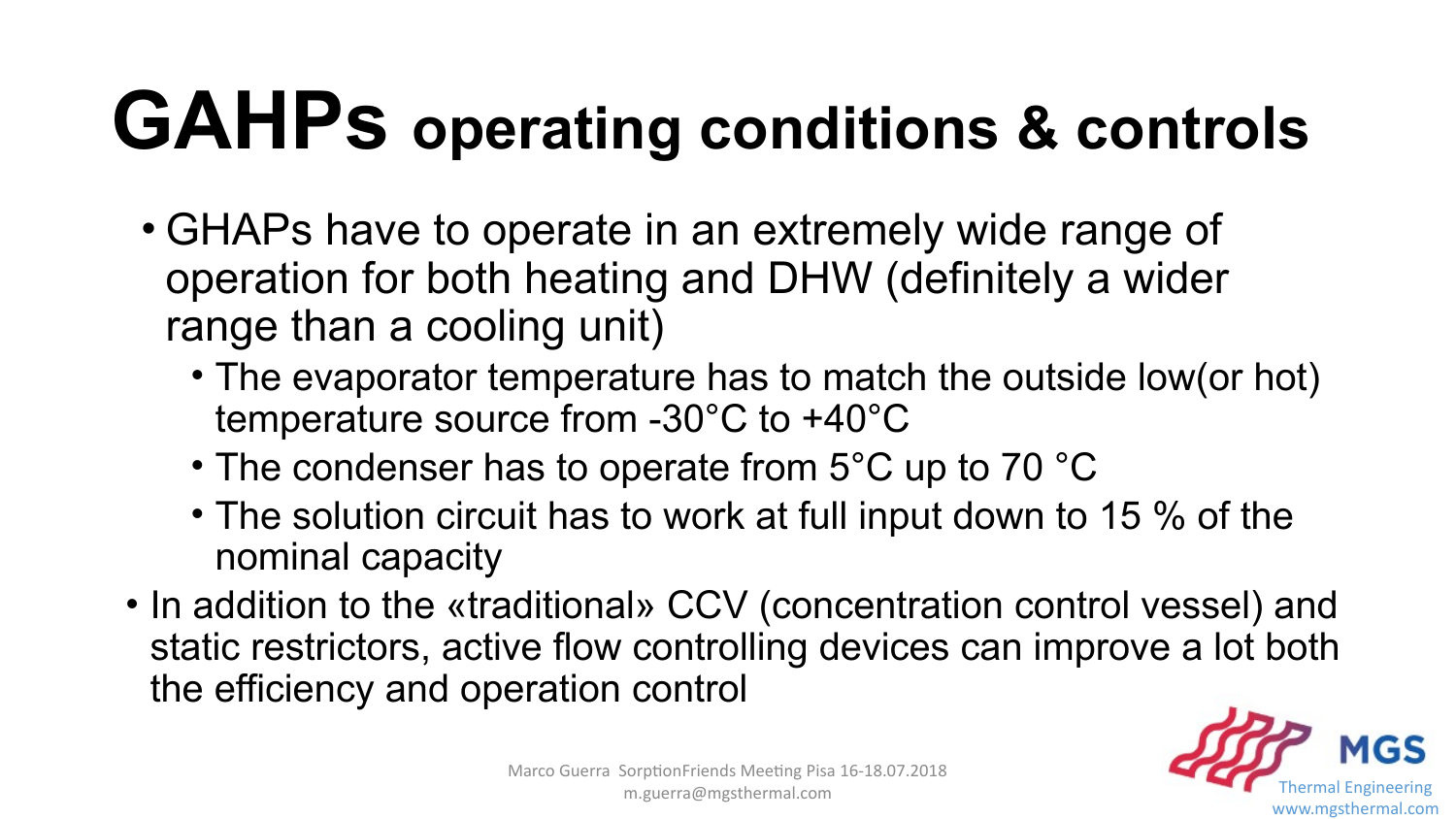## **GAHPs operating conditions & controls**

- Operating with a rectifier requiring fluid pair (H2O-NH3) has always been a complication and an efficiency reduction.
- It is also a feature that has the potential of solving some other way difficult working conditions. I mean the ability of working with a 70°C condenser while keeping pressures below 20 bars, and still getting some evaporator capacity.

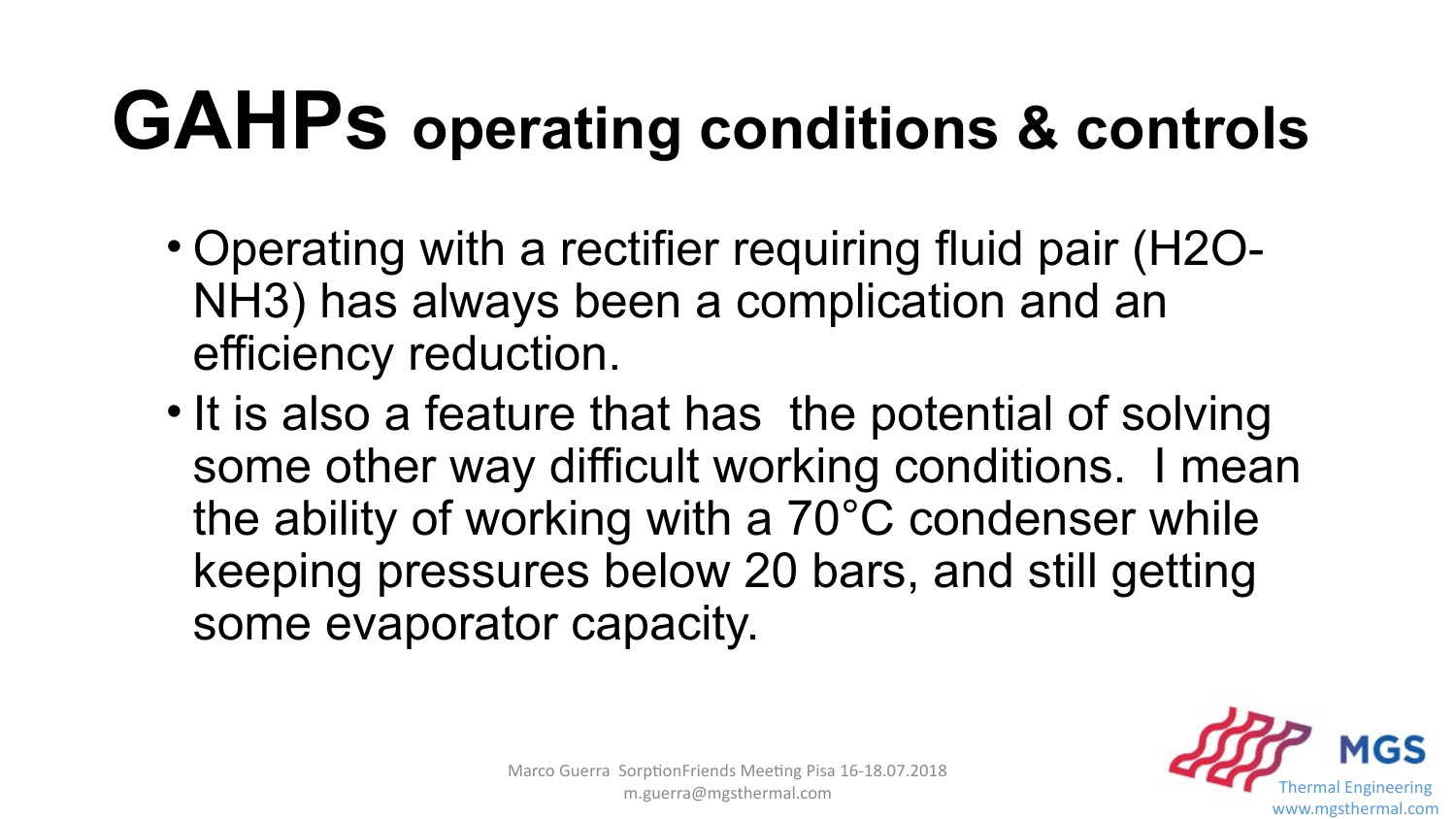## **GAHPs corrosion**

- Corrosion. Knowledge is driven mostly by (expensive) experience on very long lasting testing on several units.
- Testing on actual working units is significant. Testing on material samples in vessel with lab reproduced conditions is not reliable.
- It is actually a combination of corrosion and erosion and takes places mostly/only in the generator above 140°C. For H2O-NH3 up to 160°C can be handled with benign corrosion inhibitors. Above 160°C is a different story.
- Geometrical design of the firetube/generator matters a lot.

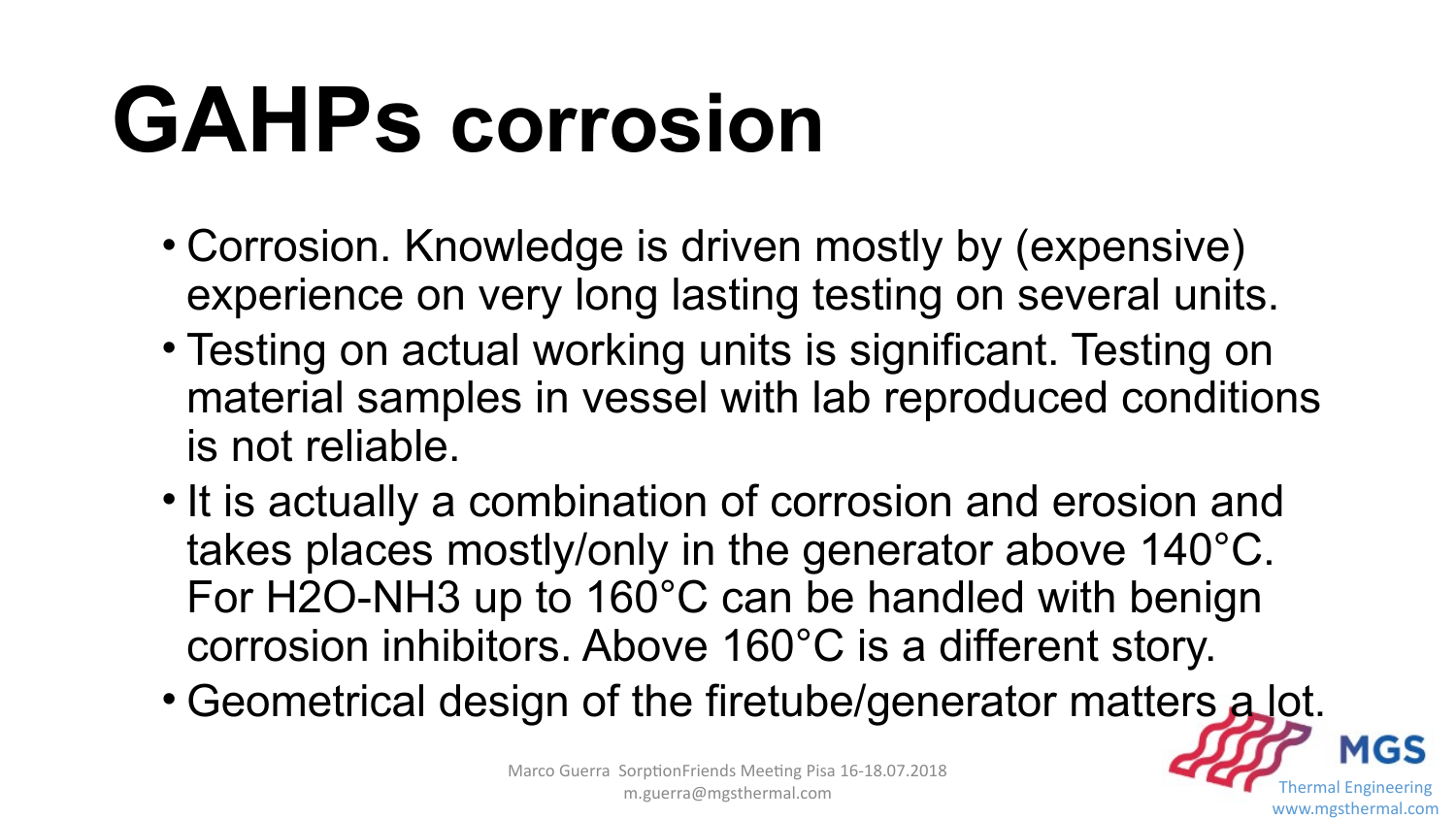# **GAHPs advanced cycles**

- Big development in the 80s and 90s; a lot of patent issued. Most of new advanced cycles have been only numerically evaluated, mainly for air conditioning conditions, sometimes with oversimplifying assumptions due to computing capabilities/program development available at the time.
- Need for accurate numerical re-evaluations/reviews of major cycles families with updated numerical tools and for the European heat pumping set of conditions.